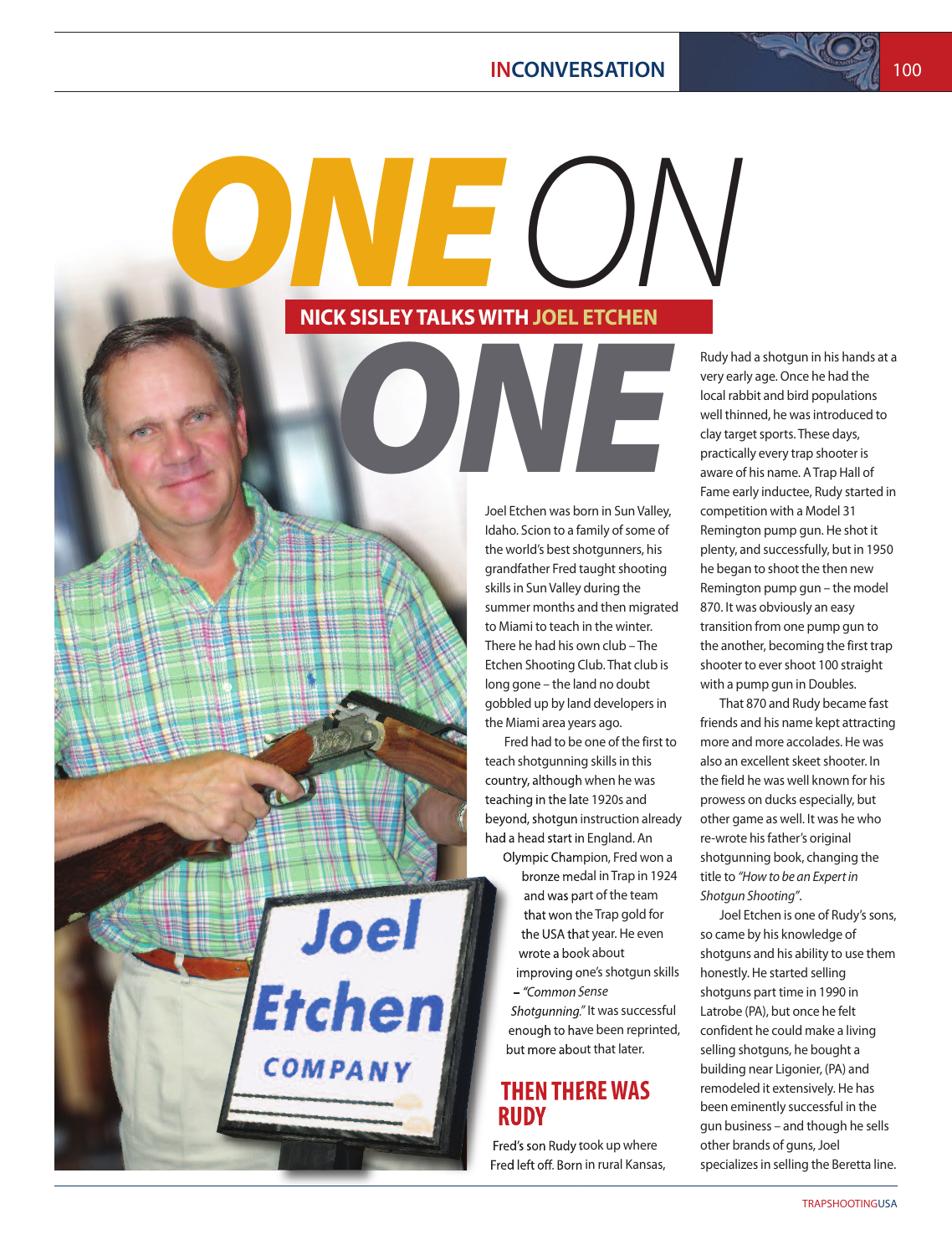Such has been his success that he has been their top independent Beretta dealer every year since 1997 – quite a record.

# **EARLY DAYS**

Joel started shooting as a youngster but then took a shotgun hiatus due to the usual pressures – getting married, raising a family, working hard and getting his business started. In the 1980s he started shooting somewhat seriously once more. Currently he shoots 10,000 trap targets annually. He's been a member of the Pennsylvania State TrapTeam for 18 years – another impressive record. Both Joel and Rudy are in the Pennsylvania Trap Shooting Hall of Fame.Joel has won the Pennsylvania Trap Doubles Championship twice, while Rudy has won that same title three times. To date, Joel has accumulated approximately 40 important State trophies. In 1992, at the Grand American, Rudy and Joel won the Father/Son Championship, a feat they had been trying to accomplish for several years. But 399s kept them out of that winner's circle. Many probably feel Joel had the 199s but it wasn't him.

The year Joel closed his gun shop in Latrobe and moved to Ligonier, his business tripled obviously the move was a good financial decision. By 2003, despite 9-11 two years previous, his

company had tripled their sales again – despite the sign out in front of his current location saying nothing about guns!

Teaming up with Beretta when he did in the mid 1990s was also a solid financial decision. Beretta's growth during those years was huge, what with outstanding designs to their over and unders and their semi-autos. But Joel took his own Beretta sales to a new level – creating several one-of-a-kind Beretta over and under Combos.

#### **POPULAR COMBOS**

Hisfirst Combo was with a 686 Silver Perdiz in 1998 – a 20 gauge receiver with a set of 20 gauge barrels and a set of 28 gauge barrels – both 28 inches (Beretta offered the same Combo but with 28 and 26-inch barrels). Seeing that shotgunners, especially sporting shooters, were moving to longer barrels, Joel eventually offered a special Combo with 30-inch tubes – yet another good decision.

Asthose first runs of Combo guns was ending, Etchen Guns came out with another special Combo, this one another 20/28 but a high grade 687 EELL receiver with special wood - as well as those 30inch barrels. Not long after that, Joel met with Beretta's Carlo Ferlito and Beretta USA General Manager, Christopher Merritt. They wanted to set him up with his own run of

**BEE**<br>TO<br>TOL **WORD OFMOUTH HAS BEEN HUGEWITH REGARD TO OUR SUCCESS,"JOEL TOLD ME. "OF COURSE, IT DIDN'T HURTTHATMY FATHER AND GRANDFATHERWERE OUTSTANDING SHOTGUNNERS."**



special guns. That's when his special Combo guns started coming with their own unique Etchen serial numbers, with JEG logo and better wood. Joel is still selling these guns that are now made under a special agreement with Beretta.

Of special note to our readership is their 687 Trap Silver Pigeon II Combo – which is offered in both a top single Combo and an unsingle Combo – obviously, all these trap guns are unique to the Joel Etchen Company."Word of mouth has been huge with regard to our success," Joel told me."Of course, it didn't hurt that my father and grandfather were outstanding shotgunners." While name recognition has been important to the Joel Etchen Company success, there's no question as to the contribution Joel has made to the business.

### **COMMITTED STAFF**

Mark Shimchick isthe wood smith that works right in Joel's building  $$ another good decision to have him on hand. A specialist in creating adjustable combs out of existing traditional combs, his work in this area is excellent. If a customer wants an adjustable comb put on a new gun or an existing gun, Mark can do it – very well and very fast. Mark is also a gun fitter (and a top trap shooter in his own right), appreciated by customers buying new gunsthat don't quite fit – but



**JOELMETWITH BERETTA.THEYWANTED TO SET HIMUPWITH HIS OWN RUN OFSPECIAL GUNS.THAT'SWHEN HISSPECIALCOMBO GUNSSTARTED COMINGWITHTHEIR OWN UNIQUEETCHEN SERIAL NUMBERS,WITH JEG LOGO AND BETTERWOOD.**